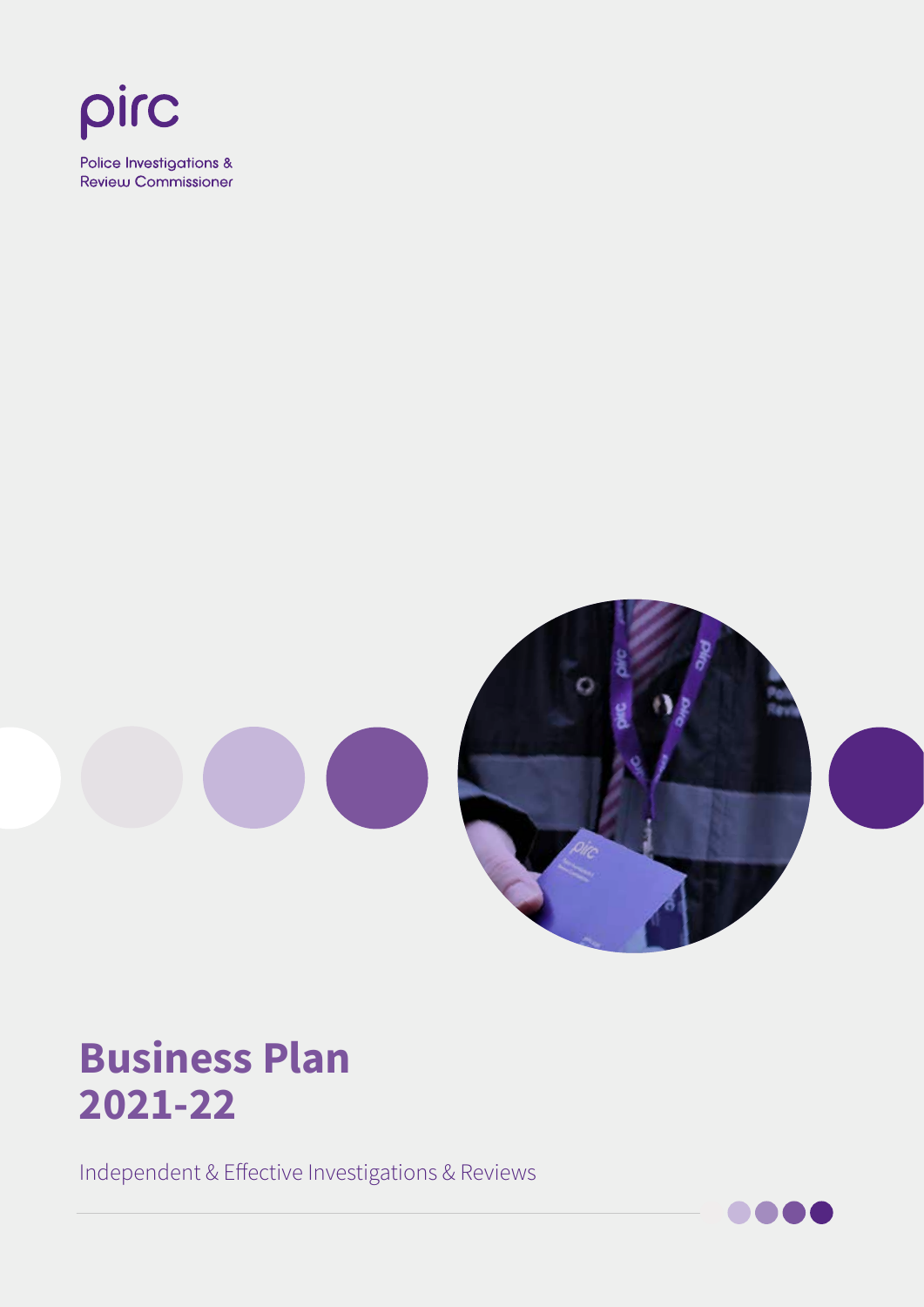# **Contents**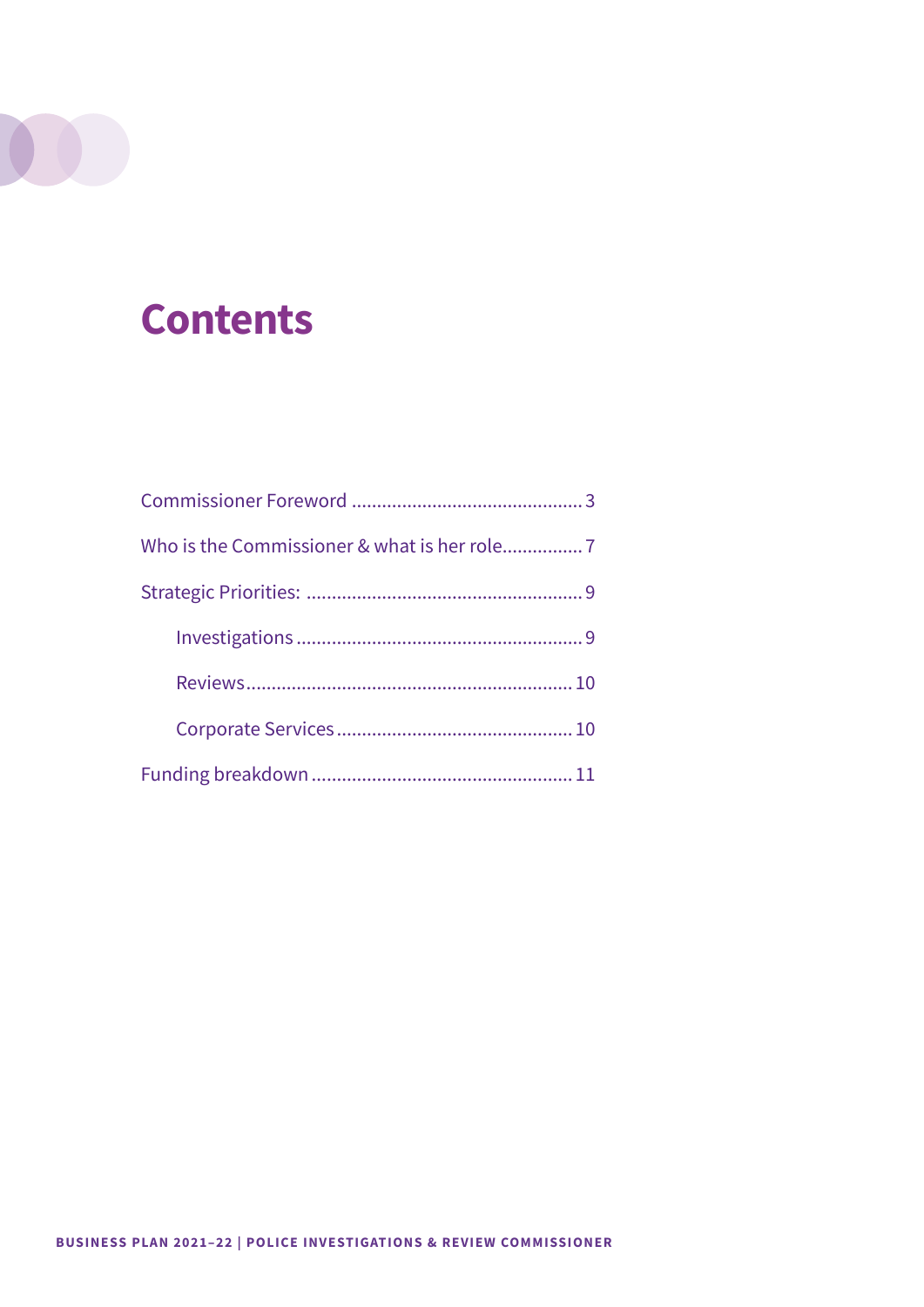#### <span id="page-2-0"></span>**BUSINESS PLAN 2021–2022**

### **Foreword**



**Michelle Macleod Commissioner**

The Business Plan for 2021-22 outlines how we plan to deliver our key priorities in the final year of our 2019- 22 Strategic Plan and provides a summary of our performance in the previous 12 months.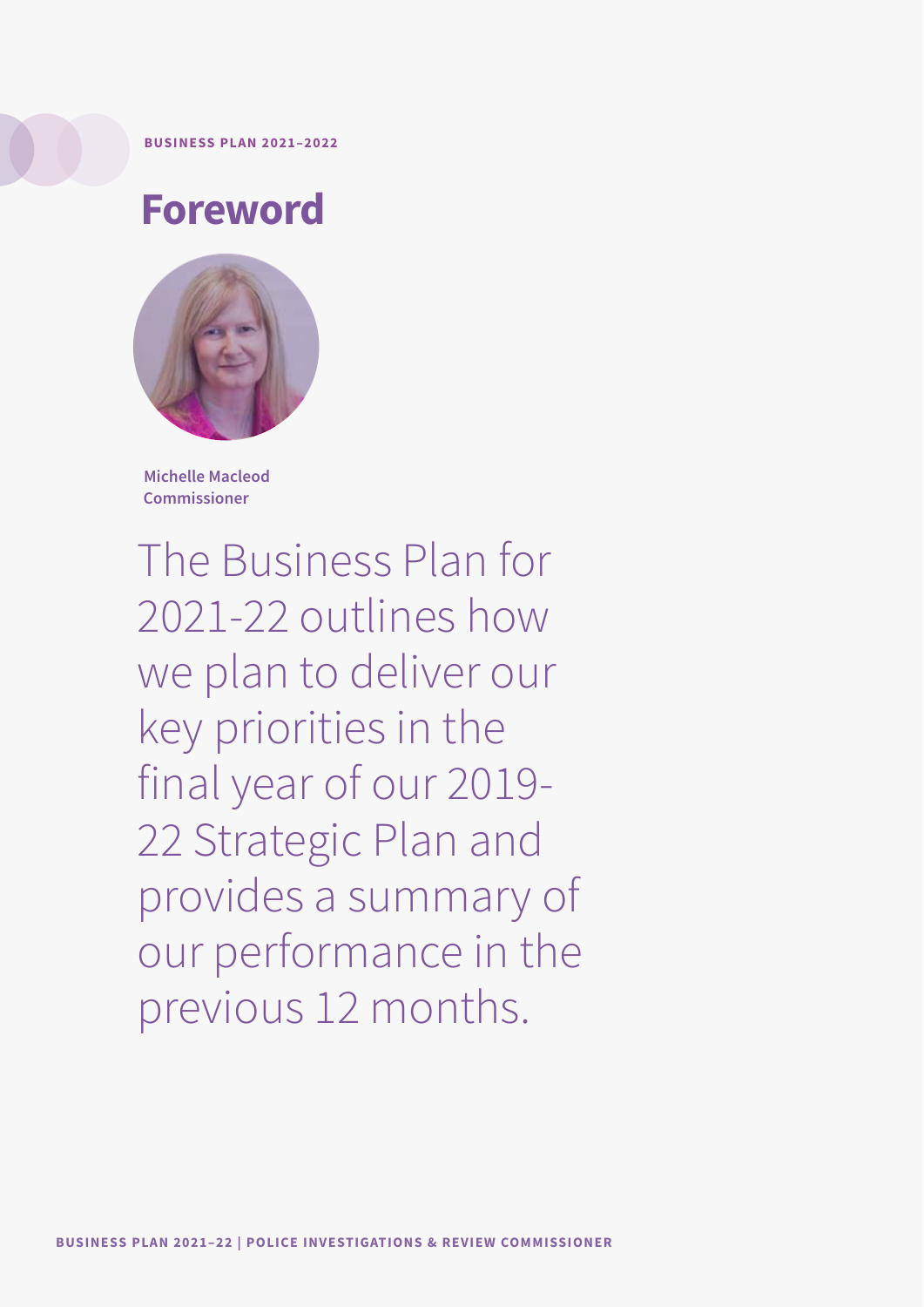**. . . . .** 

The past year has proved to be the most challenging the organisation has ever experienced due to the COVID-19 pandemic, which has impacted hugely on all our lives. Like many other organisations, the pandemic had an immediate impact on how we conducted our daily business. However, our 'Business Continuity' planning quickly took effect and within the first few weeks of the initial 'lockdown', our staff quickly adapted to new ways of working, primarily from home.

Our Corporate Team worked tremendously well to ensure all staff had the necessary equipment, while providing vital HR services to help colleagues adapt to the new way of working. Everyone has their own way of dealing with change and new pressures and we have been mindful to ensure welfare support is there for those who need it, with a particular focus on mental health.

The professionalism, commitment and flexibility of everyone in ensuring that we have continued, almost seamlessly, to deal with day-to-day business, often with the combined pressures of caring for others and home schooling, is highly commendable.

This is typified by an attendance rate of more than 98%. We continue to provide a vital service, that is central to improving policing in Scotland.

Looking forward, there is cautious optimism that we can begin to emerge from the pandemic and return to some kind of 'normality' by the second half of the year. As we begin this transition, the likelihood is that we will adapt to a new hybrid way of working, which is likely to see some staff splitting their time between home and the office.

A review of our policies will be undertaken to see what posts may fall into the category of supporting a more agile way of working, taking into account our investment in technology and work done to amend our business practises. Our COVID Working Group has already carried out a substantial amount of work in preparing for our eventual return to the office and this work remains ongoing.

Our core strategic priorities for the year ahead, supported by a number of key actions, remain unchanged:

**80% of all investigation reports are submitted to the referring body within 3 months of the start of the investigation; 90% of all referrals are assessed and an investigation decision taken within 5 working days of receipt of relevant information;**

**80% of Complaint Handling Review cases finalised within four months of receipt;**

**To demonstrate effective and efficient governance.**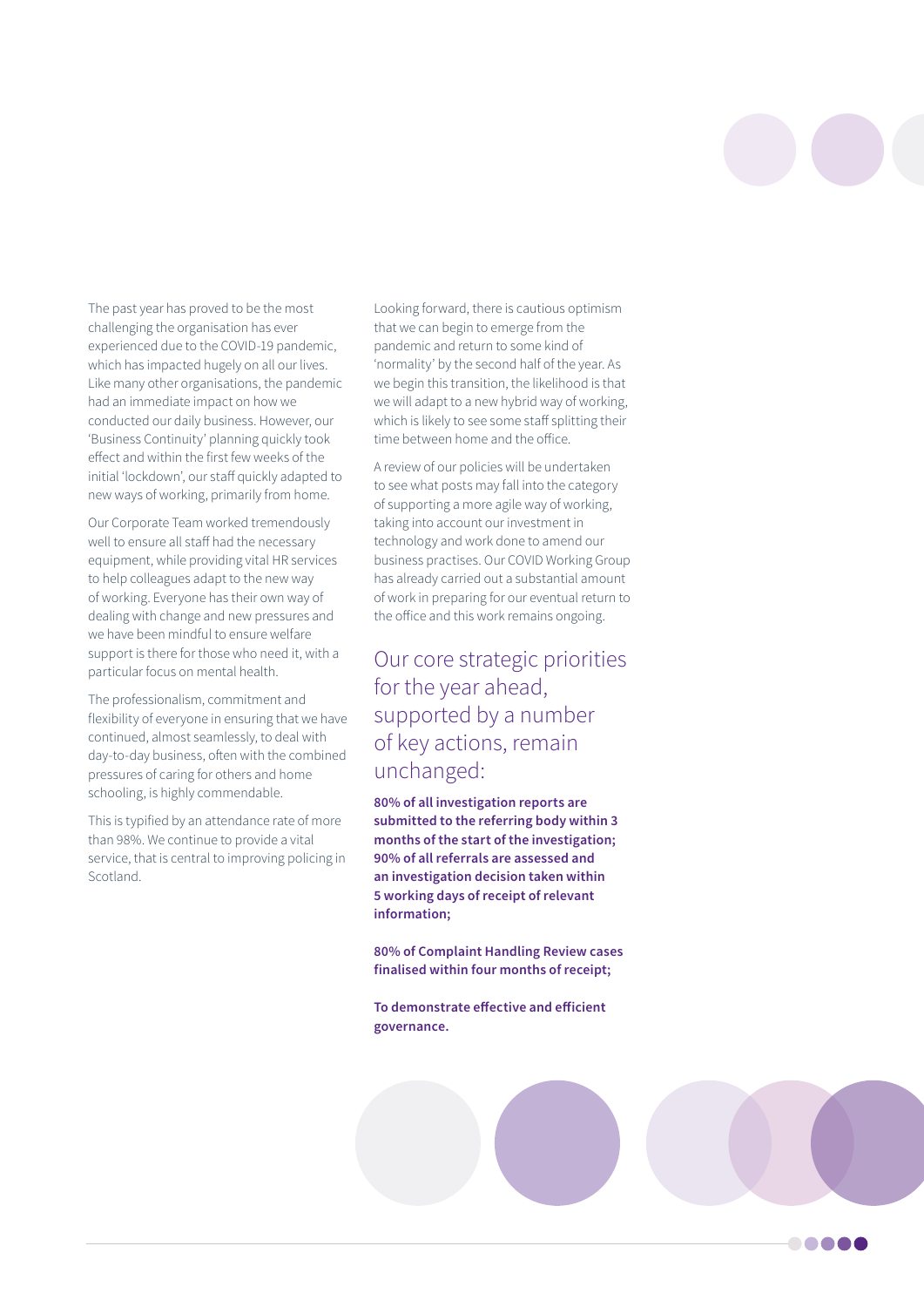

These priorities underpin our aim to increase public confidence in policing through independent scrutiny of their actions and how they handle complaints made by members of the public. To achieve these, many of the significant challenges identified in last year's Business Plan remain. These include:

**•** The publication of Dame Elish Angiolini's final report in November 2020 on police complaints handling, investigations and misconduct issues in relation to policing in Scotland. The report made a series of wide-ranging recommendations, which include the provision of a suite of new powers and responsibilities for the PIRC. These are designed to strengthen independent investigation and oversight of complaints against the police. Significantly, Dame Elish identified gaps in the system that she believes the PIRC is well placed to fill, pointing to the independence, expertise and experience of our staff as evidence that the organisation is ready and able to take on new responsibilities.

Many of the recommendations are dependent on legislation and some will require more resources. We have produced an action plan to progress the various recommendations and are working collaboratively with key partners to consider how to take forward those recommendations that require joint working. Overall, we anticipate a phased approach to implementing some of the more radical and structural changes proposed.

- **•** The public inquiry into the circumstances surrounding the death in custody of Sheku Bayoh, of which we are a core participant, has commenced. To facilitate the requirements of the Inquiry we established a dedicated team. A substantial amount of work has gone into gathering material and information and to date we are compliant with all requests made from the Inquiry team.
- **•** The ongoing upward trend in the number of referrals from the Crown Office and Procurator Fiscal Service (COPFS) and Police Scotland is further evidence of the confidence in the role and work of the PIRC.
- **•** The planned Cop 26 UN environment summit in Glasgow in November.

The backdrop to these numerous and varied challenges is an increase in our general workload and the impact of COVID-19. As mentioned above, this has resulted in new restrictions and safety considerations which, in turn, has meant the introduction of revised working practices to ensure we continue to deliver our core responsibilities.

In 2019-20, we dealt with 76 investigations which increased to 78 in 2020-21. Notably, this included a substantial rise in death investigations, which are more resource intensive and often more protracted. Despite this, and taking into account the impact of COVID-19 and staffing and resource issues, we still managed to complete 78% of our cases within three months. This has been achieved by further streamlining the way in which we carry out our investigations. A good example of this was our timeous, professional and thorough investigation of a fatal police shooting of a 28-year-old man in Glasgow in June 2020, the first time we have dealt with such an incident.

For our Review Team, while there was a slight drop in the number of cases completed, many of them took longer to conclude because of the complexity and increase in the average number of heads of complaint in each case. Overall, 270 requests for Complaint Handling Reviews (CHRs) were received in 2020-21, down by 9 compared with the previous year.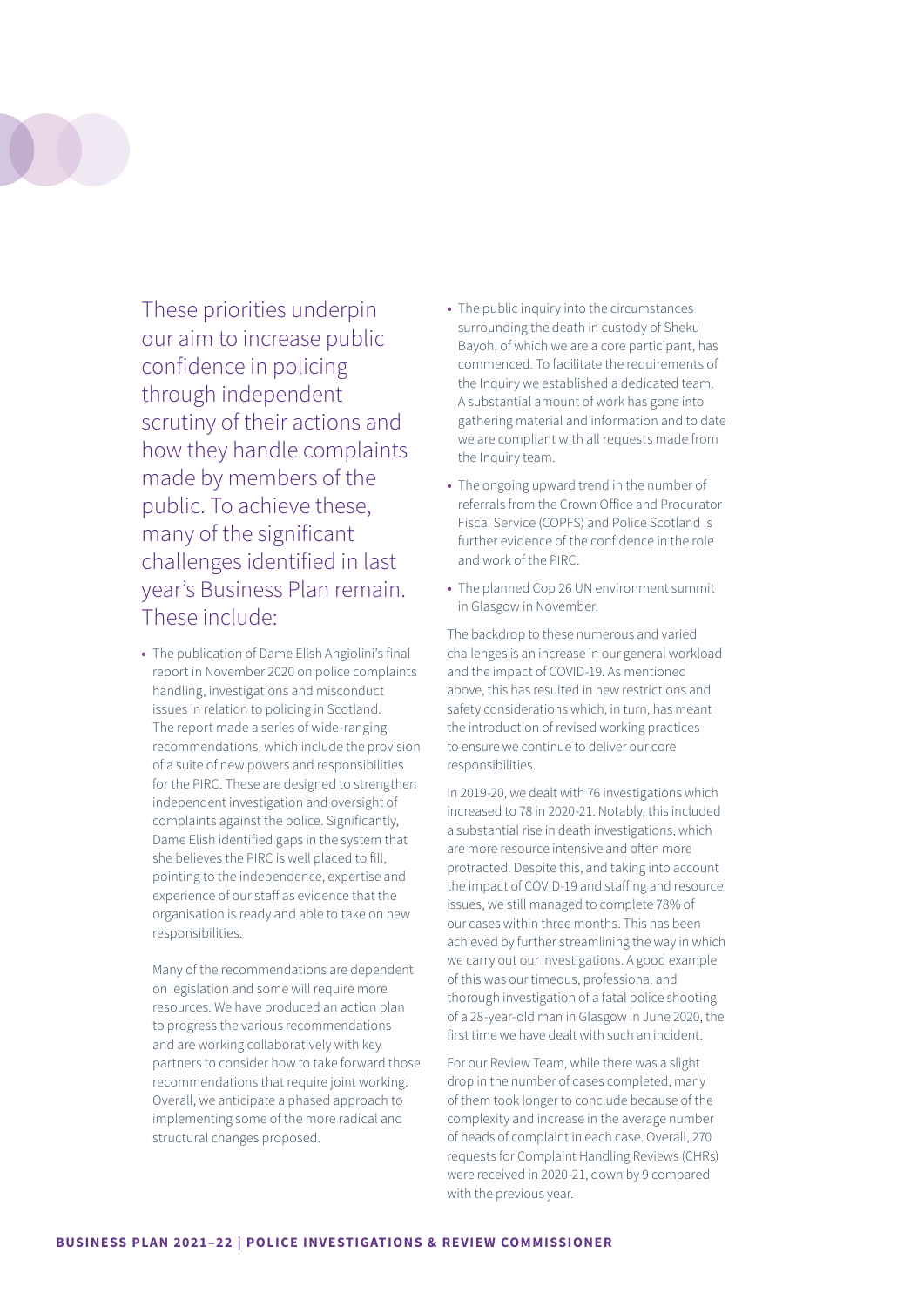

Overall, we completed 38.2% within four months of receipt. While this is significantly below our target to complete 80% of CHR cases within four months of receipt, given the backlog of cases that were over 4 months old at the beginning of the year, the target was always aspirational.

There were, however, other extenuating factors that impacted on the work of the review team during this year. When we had to close our offices due to the pandemic, there were a number of the Review team who did not have immediate access to a lap-top and were limited to working on hard copy files that were in their possession at that time. It also took some time to implement a system whereby files could be transferred by Police Scotland electronically. Due to the impact of COVID-19, our recruitment of more Review staff, to give us a greater capacity, took longer than expected. However, from March 2021 these staff are now fully on board.

It is of note that although we have some way to go to achieve the KPI, the average timescales for completing a CHR has reduced by 27% from 8.7 months to 6.3 months, indicating a positive direction of travel.

Our focus in the past year has been to place more emphasis on learning for the police to drive improvements, in addition to highlighting procedural and administrative issues associated with complaint handling. This collaborative approach with Police Scotland has contributed towards an overall improvement in police complaint handling, resulting in 71% (an increase of 9%) of CHRs where the complaint was reasonably handled.

We reported in last year's Business Plan a welcome increase in our funding, to better equip the organisation in meeting its statutory functions. To provide further reassurance and confidence in the handling of complaints by the police and the Scottish Police Authority (SPA), we plan to carry out more regular audits this year, including thematic reviews, of specific areas such as the classification of complaints, front line resolution and how learning is being captured.

Notably, this was one of the priorities identified by Dame Elish in her review.

Throughout the year, we regularly review the demands placed on our organisation with Scottish Government Sponsor Team officials. The authorised grant in aid for the PIRC for 2021-22 is £5,474k. This represents an increase of £778k from our 2020-21 budget allocation. A large part of this budget increase is to support implementation of some of the Dame Elish recommendations, including the recruitment of additional staff.

While we have incurred additional expenditure to support home working, significant savings have been made, particularly in reducing the amount of travel and office costs. We will continue to ensure that we provide best value with our resources and support the public sector, as we prepare to emerge from the current health crisis.

Robust governance processes ensure that we continue to maintain progress in achieving our priorities. Despite the substantial change in working patterns, performance and risks continue to be reviewed monthly by the Heads of Department Group (HoDG) and quarterly by the PIRC's Audit and Accountability Committee.

Our corporate governance has been further strengthened with a number of appointments made to the Audit and Accountability Committee. Through an open and transparent recruitment process, new members and the Chair are now in place. I'm pleased to welcome the wide range of experience and expertise that these new members will bring to the organisation, in ensuring we carry out our functions and manage our finances appropriately. In addition, the organisation is held accountable for financial matters by the Auditor General for Scotland.

M. Macleod

**Commissioner Michelle Macleod**

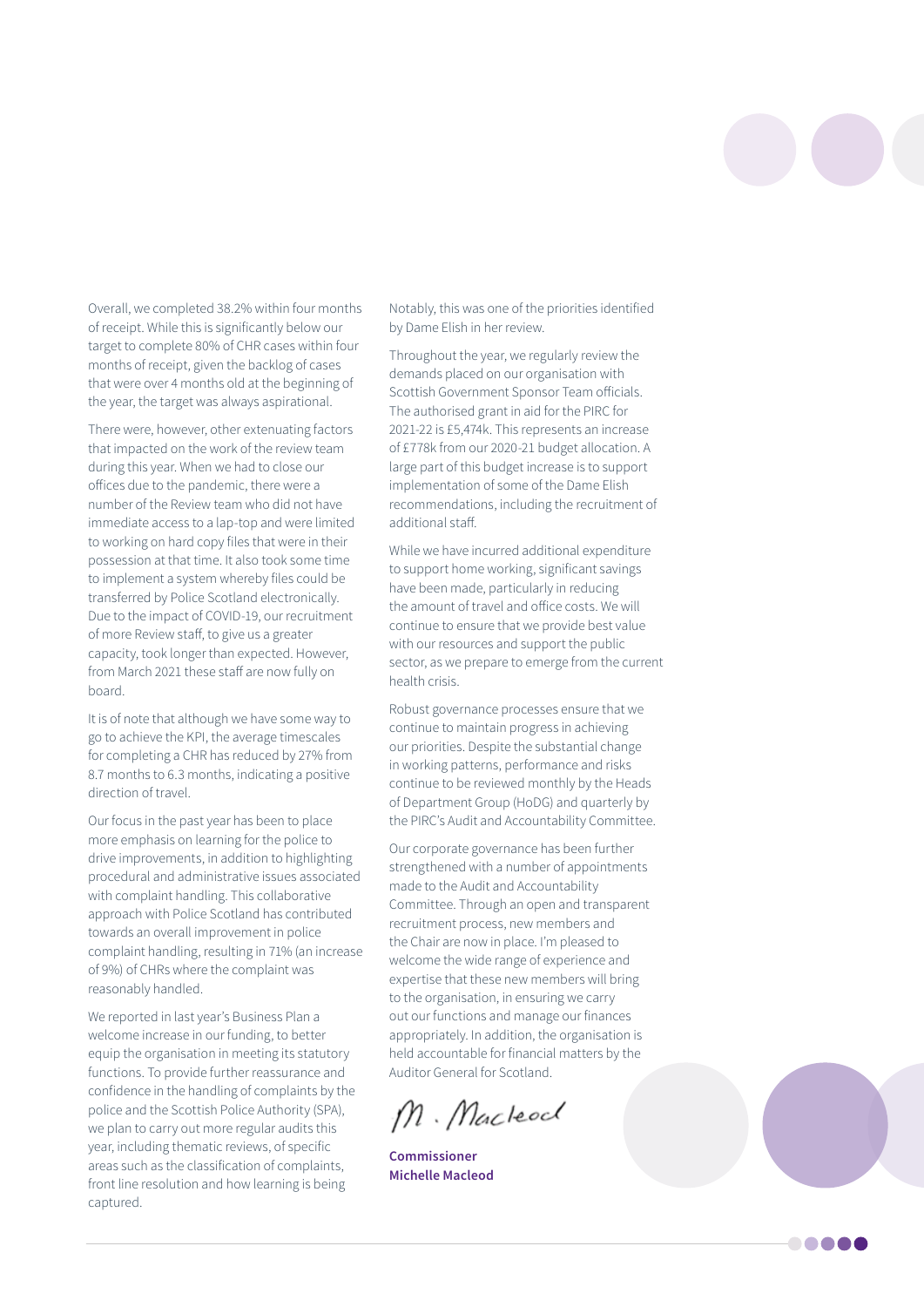## <span id="page-6-0"></span>**Who is the Commissioner & what is her role?**

The role of the Police Investigations & Review Commissioner (PIRC) was established in 2013 at the same time as the single Police Service of Scotland.

The Commissioner, who is appointed by Scottish Ministers, is independent of the police and delivers a free and impartial service. Her role is to independently investigate incidents involving the police and independently review the way the police handle complaints from the public.

The PIRC ensures that the SPA and the Chief Constable maintain a suitable system for handling complaints and issues statutory guidance where appropriate.

By delivering our four priorities, we aim to contribute towards the Scottish Government's national outcomes, primarily:

- **•** We live in communities that are inclusive, empowered, resilient and safe;
- **•** We respect, protect and fulfil human rights and live free from discrimination.

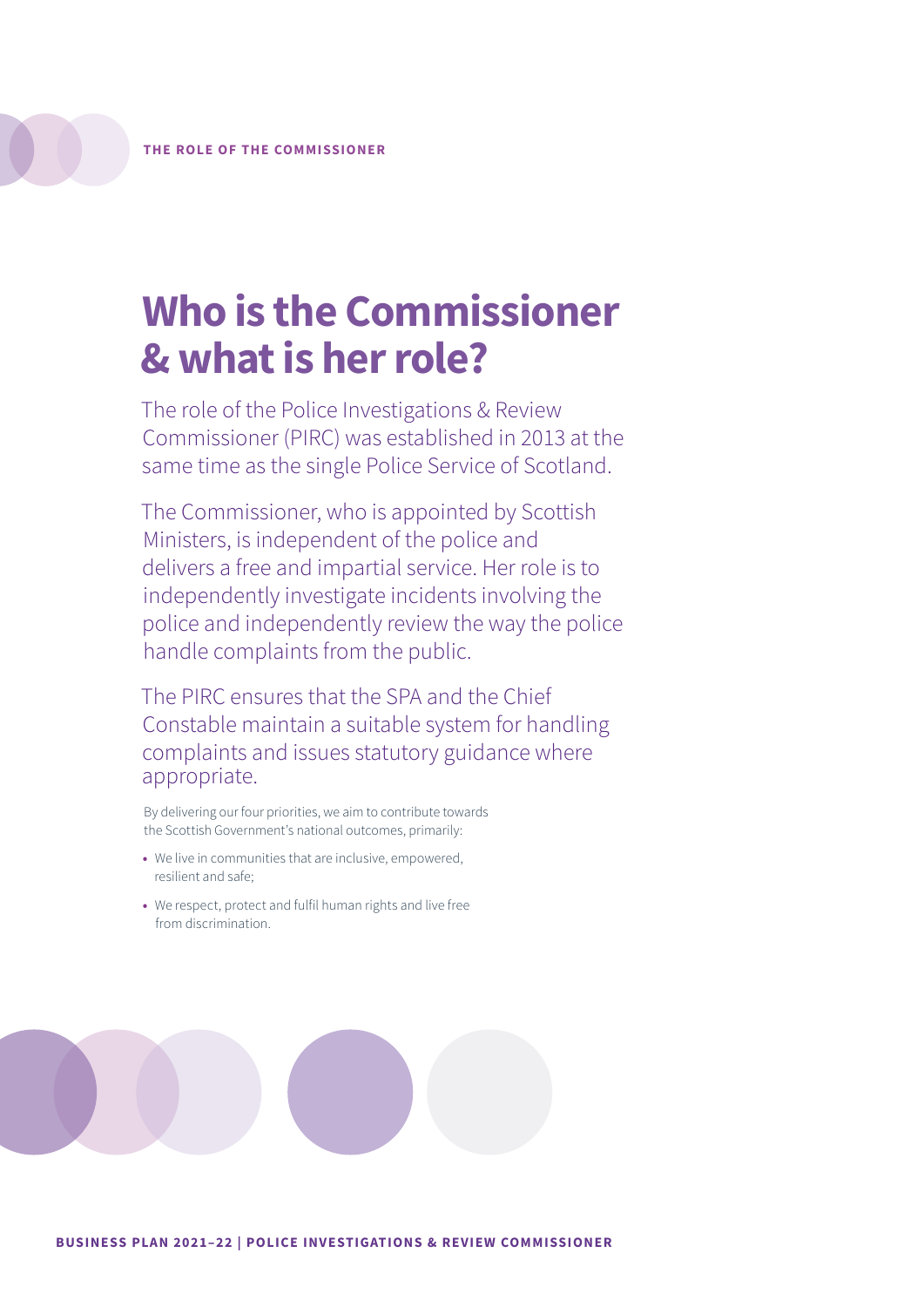

### The Police Investigations & Review Commissioner can investigate:

Incidents involving the police, referred by the Crown Office and Procurator Fiscal Service (COPFS). These may include deaths in custody and allegations of criminality made about police officers.

Allegations of misconduct by senior police officers of the rank of Assistant Chief Constable (ACC) and above, if requested by the SPA.

Serious incidents involving the police, at the request of the Chief Constable or the Scottish Police Authority (SPA) or other policing bodies operating in Scotland.\* Reasons for requests for investigations from the Chief Constable or other policing bodies may include the serious injury of a person in police custody, the death or serious injury of a person following contact with the police or the use of firearms by police officers.

Relevant police matters which she considers would be in the public interest. **At the conclusion of an investigation, the Commissioner can recommend improvements to the way the police operate and deliver services to the public in Scotland.**

### The Police Investigations & Review Commissioner can review:

How the police in Scotland handle complaints from members of the public.

The purpose of the Complaint Handling Review (CHR) process is to examine the manner in which non-criminal complaints about the police have been dealt with and to determine whether or not the complaint was handled to a reasonable standard.

#### **The PIRC cannot carry out CHRs into:**

Complaints of criminality.

Complaints made by individuals currently serving, or who formerly served, with the police about the terms and conditions of their service.

**At the conclusion of a CHR, the Commissioner can make recommendations, identify learning points, and direct the policing body to reconsider their response**

**. . . .** .

\* For further detail on the policing bodies we can investigate and review complaints about, please go to this link: [What you need to know about the PIRC | Guidance for Police | Police Investigations & Review Commissioner \(PIRC\)](https://pirc.scot/for-police/what-you-need-to-know-about-the-pirc/)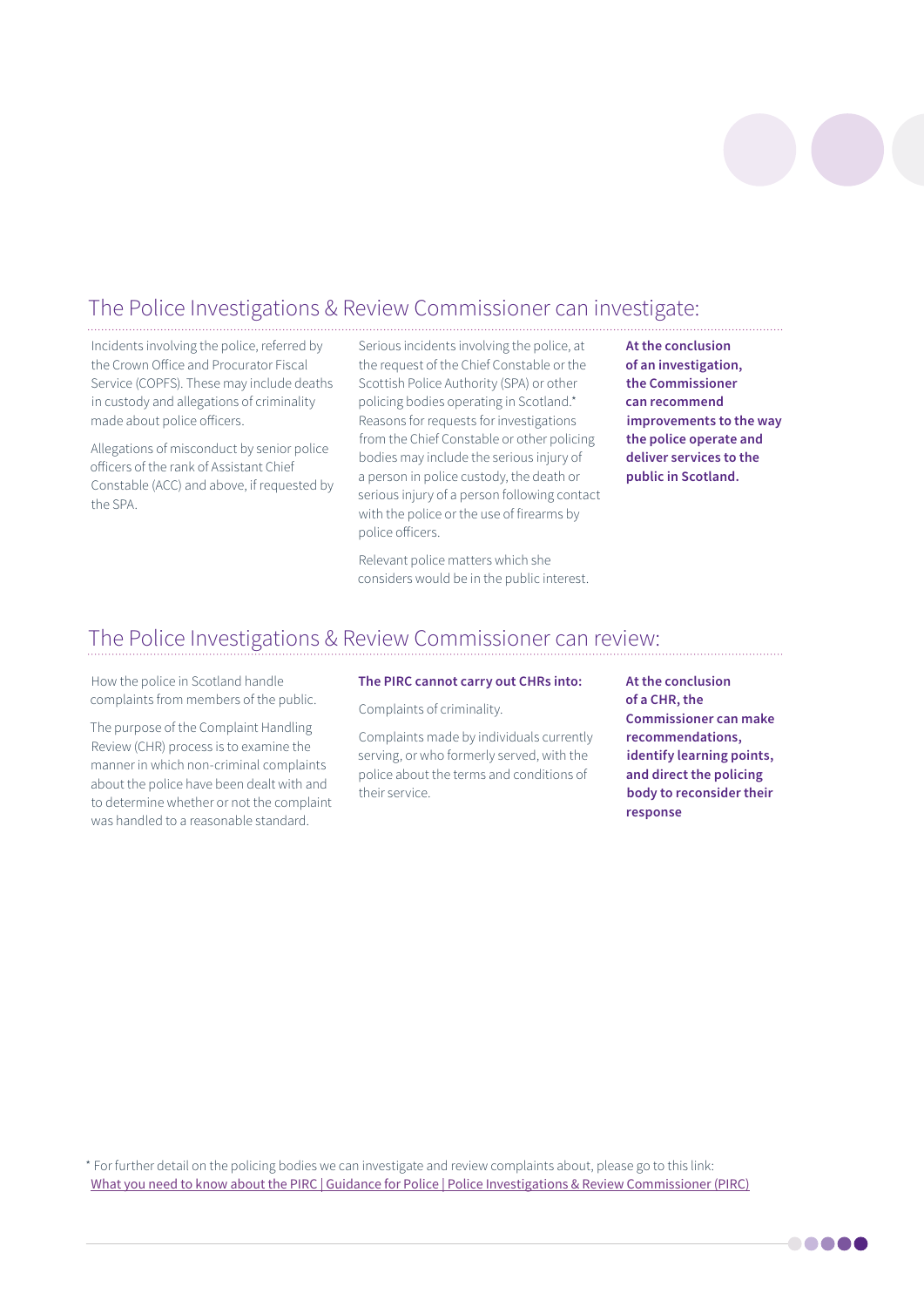# <span id="page-8-0"></span>Strategic Priorities:

# **Investigations**

80% of all investigation reports are submitted to the referring body within 3 months (of the start of the investigation).

90% of all referrals are assessed and an investigation decision taken within 5 working days of receipt of relevant information.

#### **ACTIONS:**

- **•** Provide staff with relevant training and professional development to allow them to develop and effectively undertake their role.
- **•** Invest in the PIRC trainee investigation programme to maximise the potential of the trainee investigators.
- **•** Engage with policing bodies, and other criminal justice partners to deliver proportionate, fair and effective outcomes.
- **•** Improve communication with stakeholders and communities, taking account of their concerns, and raising awareness of our work and its impact.

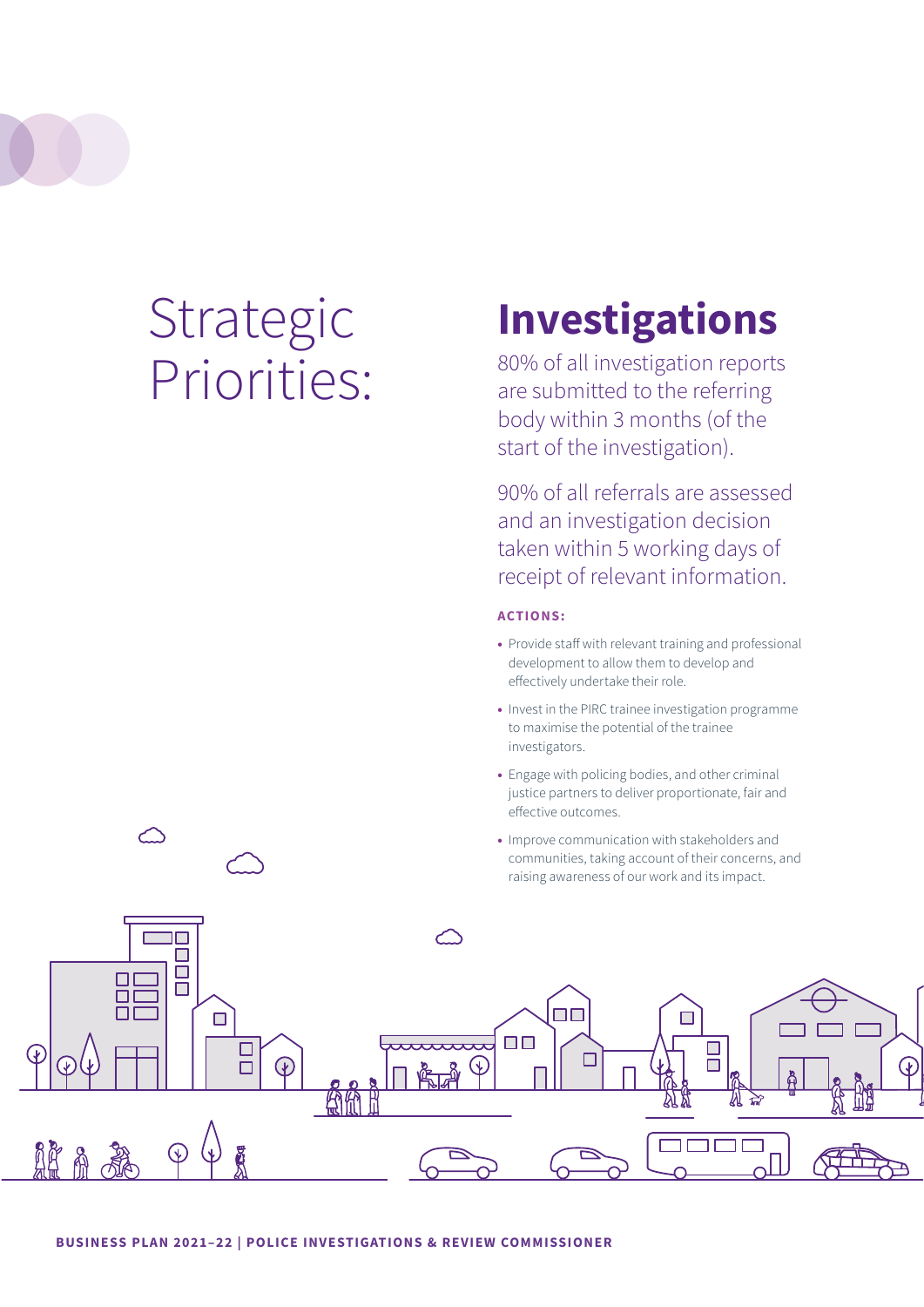### <span id="page-9-0"></span>**Reviews**

80% of Complaint Handling Review cases finalised within four months of receipt.

#### **ACTIONS:**

- **•** Maintain effective case management throughout the CHR process and seek to reduce the time to conclude reviews.
- **•** Monitor implementation of recommendations and compliance with reconsideration directions by policing bodies.
- **•** Work closely with the Professional Standards Department of relevant policing bodies to promote continuous improvement in policing.
- **•** Maintain and develop the skill set of the Review Team.
- **•** Set standards, produce guidance and share best practice to improve consistency for complainants.

### **Corporate Services**

### To demonstrate effective and efficient governance

#### **ACTIONS:**

- **•** To create an Equality and Diversity Group who will ensure that diversity is at the core of all work that is undertaken.
- **•** To comply fully with requests for information under UK GDPR legislation and the Freedom of Information (Scotland) Act.
- **•** Monitor best value and promote efficiency savings across the PIRC.
- **•** Publish regular media releases to highlight how Investigation and Review recommendations are improving policing and increasing public confidence.
- **•** Publish Learning Point bulletins to policing bodies, identifying thematic issues and potential learning.
- **•** Further develop our health and wellbeing strategy to support the welfare of staff.
- **•** Invest in training and development to ensure our staff have the right skills and opportunities to reach their potential.



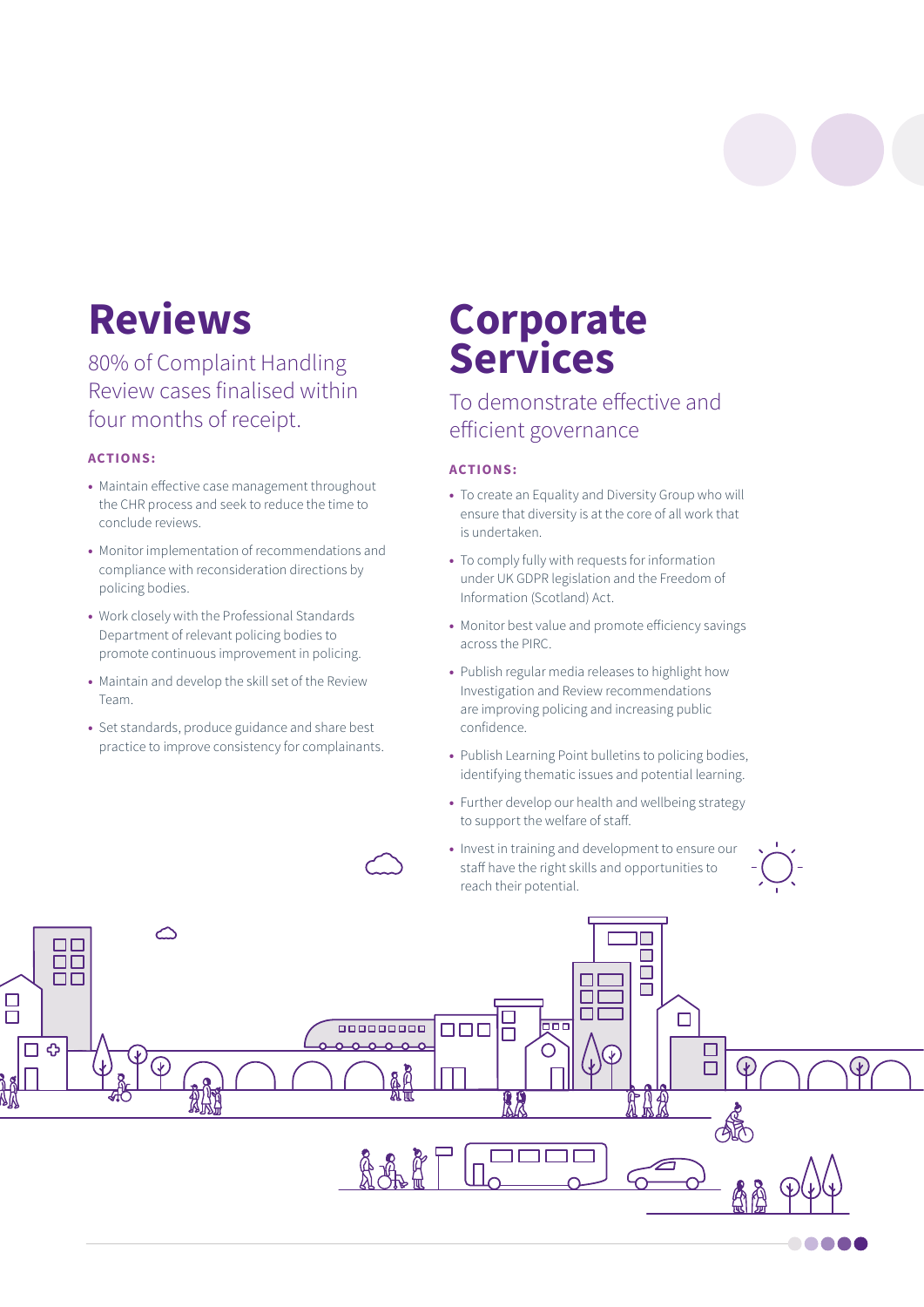## <span id="page-10-0"></span>**Funding in 2021–2022**

The PIRC is funded by the Scottish Government through grant in aid which is received throughout the year in instalments aligned to expenditure on pay and services.

The funding allocation was set at £5,474k for the financial year 2021-22.

The management of our budget is linked to a framework of achieving best value for money through ensuring that resources are applied economically, efficiently and effectively to support business aims and our strategic objectives.

A breakdown of our funding is contained in the diagram below.

#### **FUNDING CATEGORIES**

| <b>Salaries &amp;</b><br>associated costs<br>£4,750k |                      |           |           |           |           |                  |  |  |  |  |  |  |  |           |           |  |  |           |  |  |
|------------------------------------------------------|----------------------|-----------|-----------|-----------|-----------|------------------|--|--|--|--|--|--|--|-----------|-----------|--|--|-----------|--|--|
|                                                      |                      |           |           |           |           |                  |  |  |  |  |  |  |  |           |           |  |  |           |  |  |
|                                                      |                      |           |           |           |           |                  |  |  |  |  |  |  |  |           |           |  |  |           |  |  |
|                                                      |                      |           |           |           |           |                  |  |  |  |  |  |  |  |           |           |  |  |           |  |  |
|                                                      |                      |           |           |           |           |                  |  |  |  |  |  |  |  |           |           |  |  |           |  |  |
|                                                      |                      |           |           |           |           |                  |  |  |  |  |  |  |  |           |           |  |  |           |  |  |
| Office equipment & IT<br>£227k                       | $\bullet$            |           |           |           |           |                  |  |  |  |  |  |  |  | $\bullet$ | $\bullet$ |  |  |           |  |  |
| Other running costs<br>£189k                         | $\bullet$            |           |           |           |           |                  |  |  |  |  |  |  |  |           |           |  |  |           |  |  |
| <b>Rent &amp; rates</b><br>£226k                     | $\bullet$            |           |           |           |           |                  |  |  |  |  |  |  |  |           |           |  |  | $\bullet$ |  |  |
| Capital expenditure<br>£0                            |                      |           |           |           |           |                  |  |  |  |  |  |  |  |           |           |  |  |           |  |  |
| <b>Training &amp; development</b><br>£20k            | $\bullet$            | $\bullet$ |           |           |           |                  |  |  |  |  |  |  |  |           |           |  |  |           |  |  |
| Legal & audit<br>£58k                                | $\bullet$            |           | $\bullet$ | $\bullet$ | $\bullet$ | $\bullet\bullet$ |  |  |  |  |  |  |  |           |           |  |  |           |  |  |
| <b>Quality assurance</b><br>& engagement<br>£4k<br>. | $\overline{\bullet}$ |           |           |           |           |                  |  |  |  |  |  |  |  |           |           |  |  |           |  |  |
| <b>TOTAL</b><br>£5,474,000                           |                      |           |           |           |           |                  |  |  |  |  |  |  |  |           |           |  |  |           |  |  |